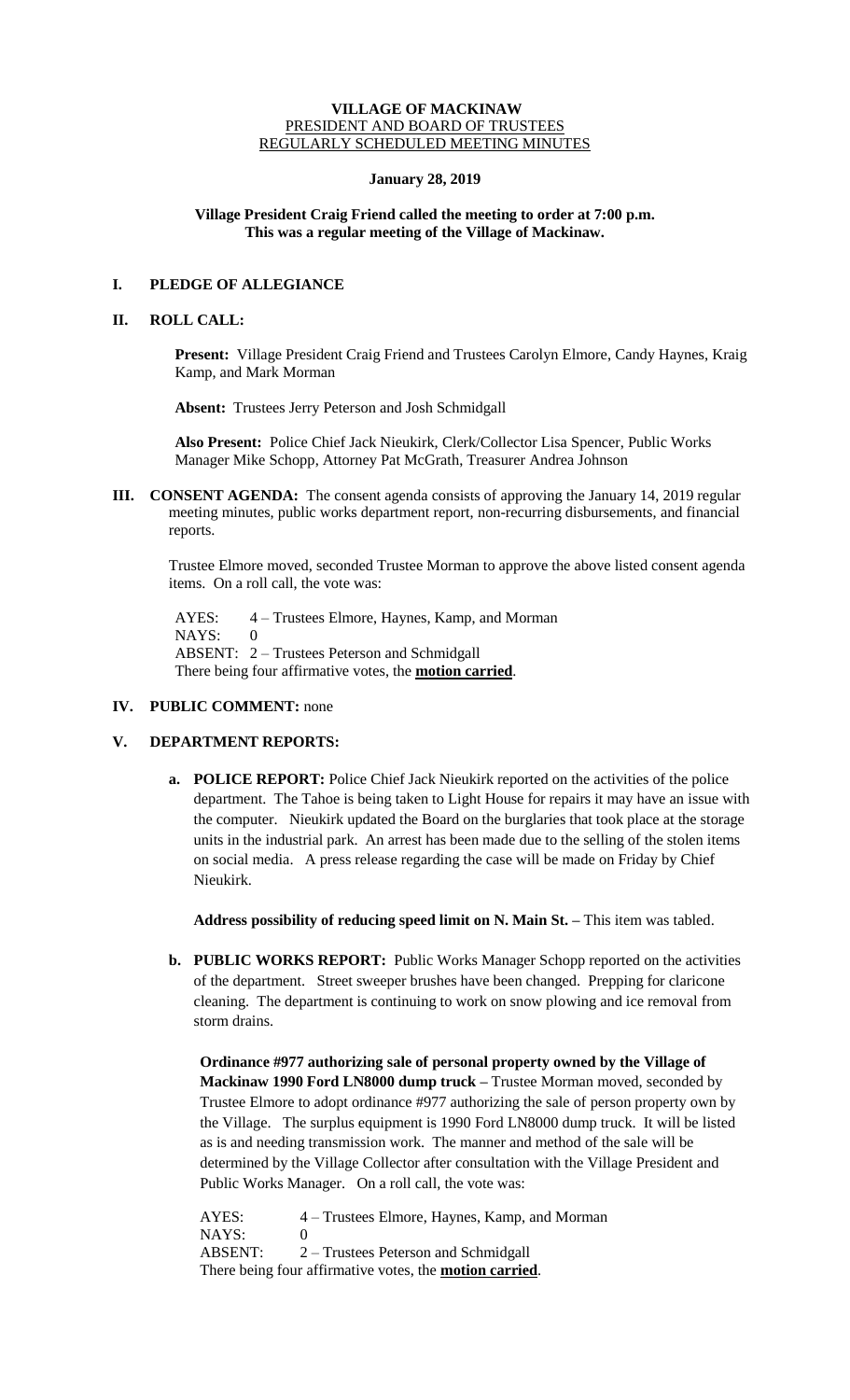# **c. TREASURER'S REPORT**

**Non-Recurring Bills -** Trustee Elmore moved, seconded Trustee Morman to approve the non-recurring bills. On a roll call, the vote was:

AYES: 4 – Trustees Elmore, Haynes, Kamp, and Morman NAYS: 0 ABSENT: 2 – Trustees Peterson and Schmidgall There being four affirmative votes, the **motion carried**.

**Investment Report –** Trustee Haynes moved, seconded by Trustee Elmore to accept the investment report submitted by the Treasurer. The report shows the investment accounts and the interest earned in 2018. On a roll call, the vote was:

AYES: 4 – Trustees Elmore, Haynes, Kamp, and Morman NAYS: 0 ABSENT: 2 – Trustees Peterson and Schmidgall There being four affirmative votes, the **motion carried**.

Treasurer Johnson informed the Board that a CD for heavy equipment is maturing on January 31, 2019. She is working with First Security Bank on interest rates for investing and accounts.

#### **VI. PRESIDENT'S REPORT:**

**Resolution authoring the sale of real estate owned by the Village of Mackinaw 305 E Franklin St. parcel #13-13-17-166-002 –** Trustee Elmore moved, seconded by Trustee Haynes to adopt resolution #19-02 authoring the sale of property located 305 E. Franklin St. in the Village of Mackinaw. The property is unimproved green space located in a residential zoned area. The property shall be sold by sealed bid. Sealed bids shall be submitted to the Village Clerk or brought to the bid opening on February 25, 2019 before 7:00 p.m. Bids will then opened at 7:05 p.m. at the regular meeting of the Village Board. On a roll call, the vote was:

AYES: 4 – Trustees Elmore, Haynes, Kamp, and Morman NAYS: 0 ABSENT: 2 – Trustees Peterson and Schmidgall There being four affirmative votes, the **motion carried**.

**Mackinaw Stout Foundation Grant application –** Every year the Village has applied for a Mackinaw Stout Foundation Grant. The mission of the Foundation is to provide financial support to projects that benefit the community. The Board decided that this year the application should be completed to assist with funding for potentially adding a new pavilion to Veterans Park. The completed application will be reviewed by the Board before submitting before the deadline of February 28, 2019.

## **VII. LOCAL LIQUOR CONTROL COMMISSIONER'S REPORT:** none

#### **VIII. TRUSTEES' REPORT:**

**Noon Whistle –** Trustee Morman asked the Board for opinions regarding reestablishing the noon whistle. President Friend stated in this day in age everyone has a cell phone. The fire department and rescue squad use cell phones for call out alerts and which has taken away their need for the siren. Trustees Elmore and Haynes agreed that back in the day people expected it but since it hasn't been used in nearly 18 years new residents wouldn't even know what it is. They think it has become a thing of the past. Morman stated that he just wanted to hear the opinions and that he's done addressing the issue for now.

**New Pavilion in Veterans Park –** This item was tabled.

**102 E. Madison St. 3D drawing to assist with possibly adding a basketball court and sprinkler park to the empty lot** – This item was tabled.

## **IX. ATTORNEY'S REPORT:** none